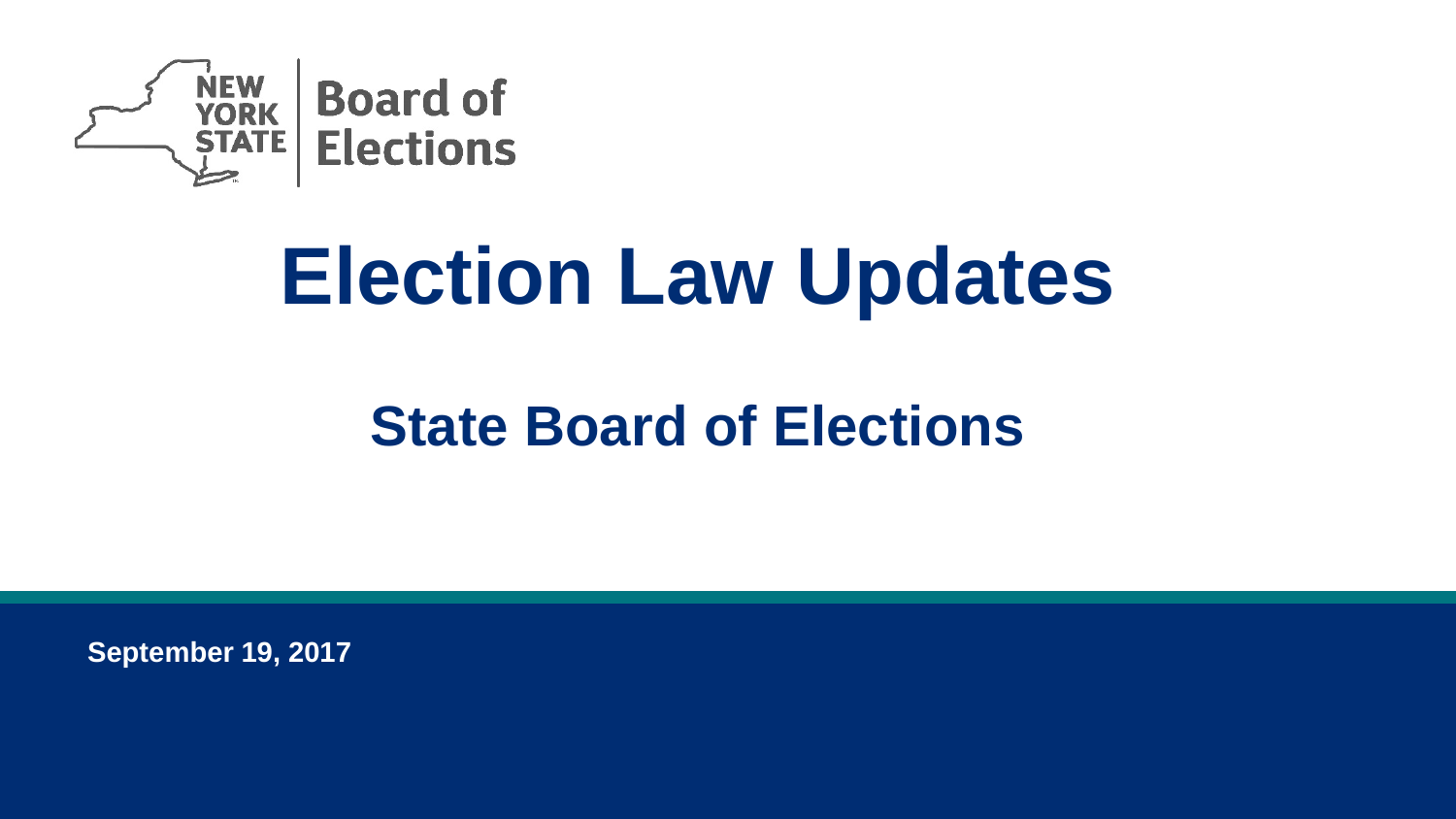# **Ballot Access Case Law**

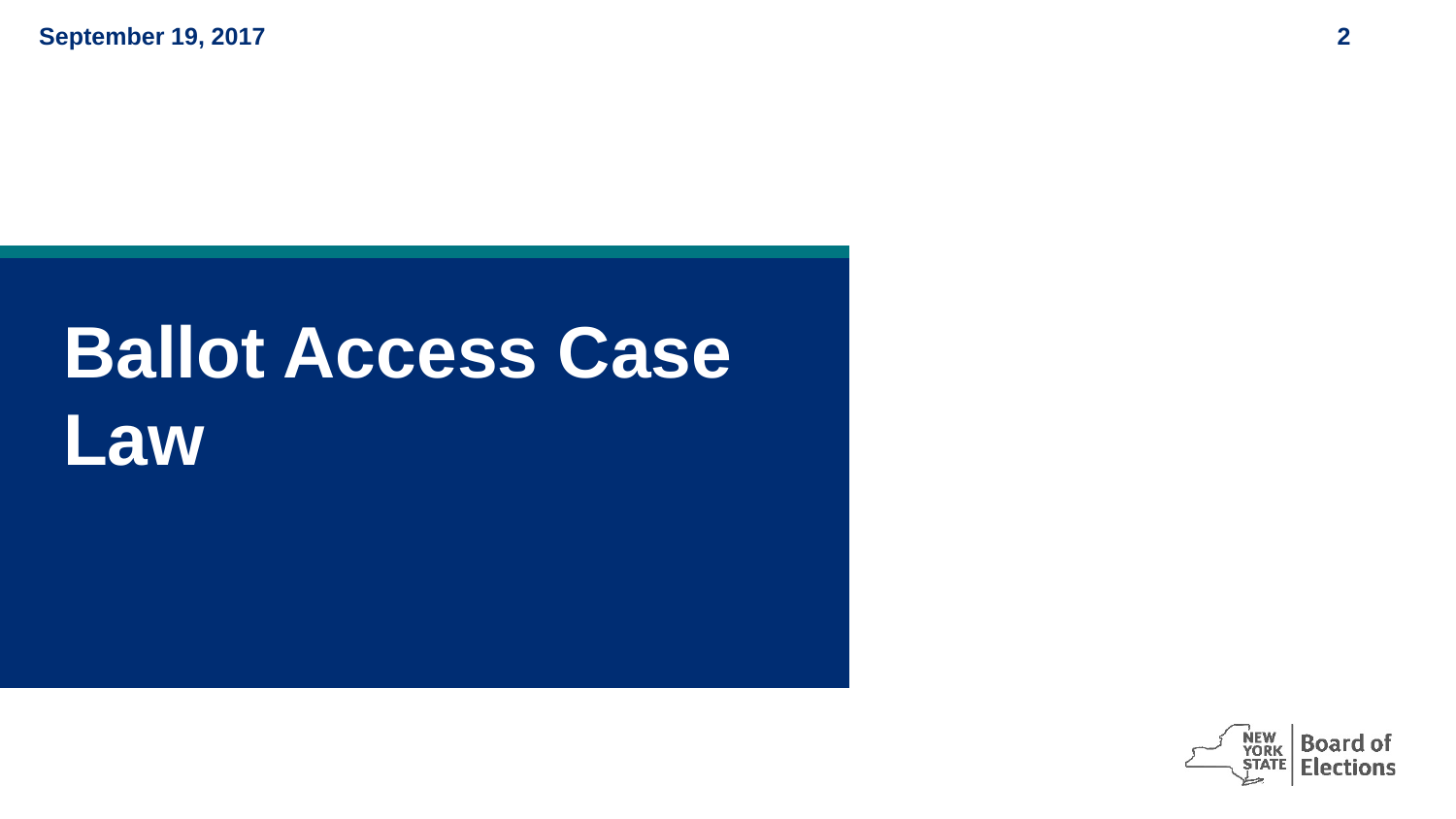#### **Residency Requirements**

## Glickman v. Laffin, 27 NY3d 810(2016)

- Registering in another jurisdiction "broke the chain of New York electoral residency"
- Residency did not recommence until voter registered in New York again

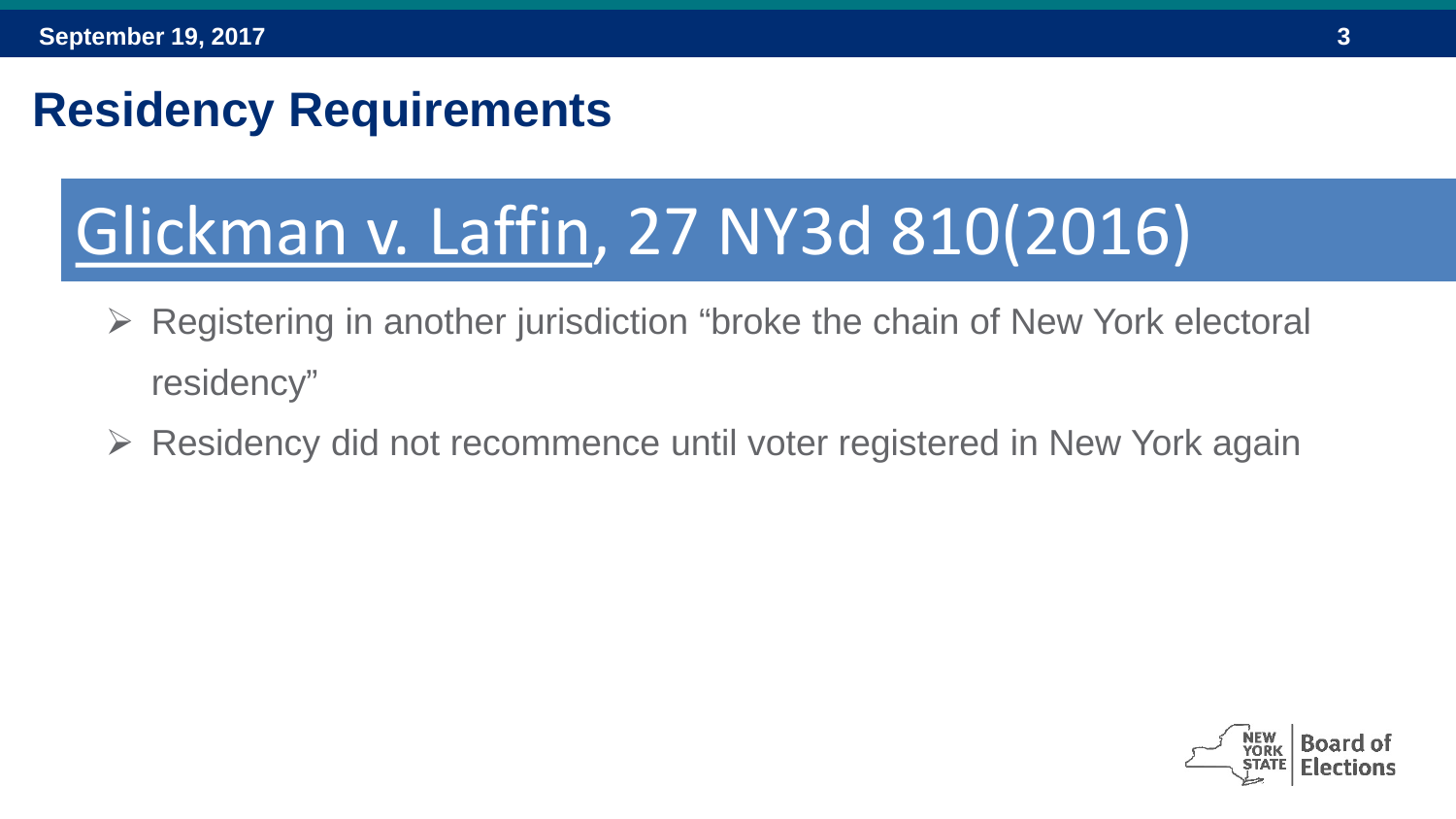## Residency Requirements

 $\triangleright$  Generally, for local office, you do not have to be a resident to file a petition

- **Exception**
- $\triangleright$  Statewide Office, Assembly and Senate
	- $\triangleright$  A Resident of the State for Five Years
- ▶ Assembly and Senate
	- A resident of the district for One Year
		- $\triangleright$  Exception during redistricting years

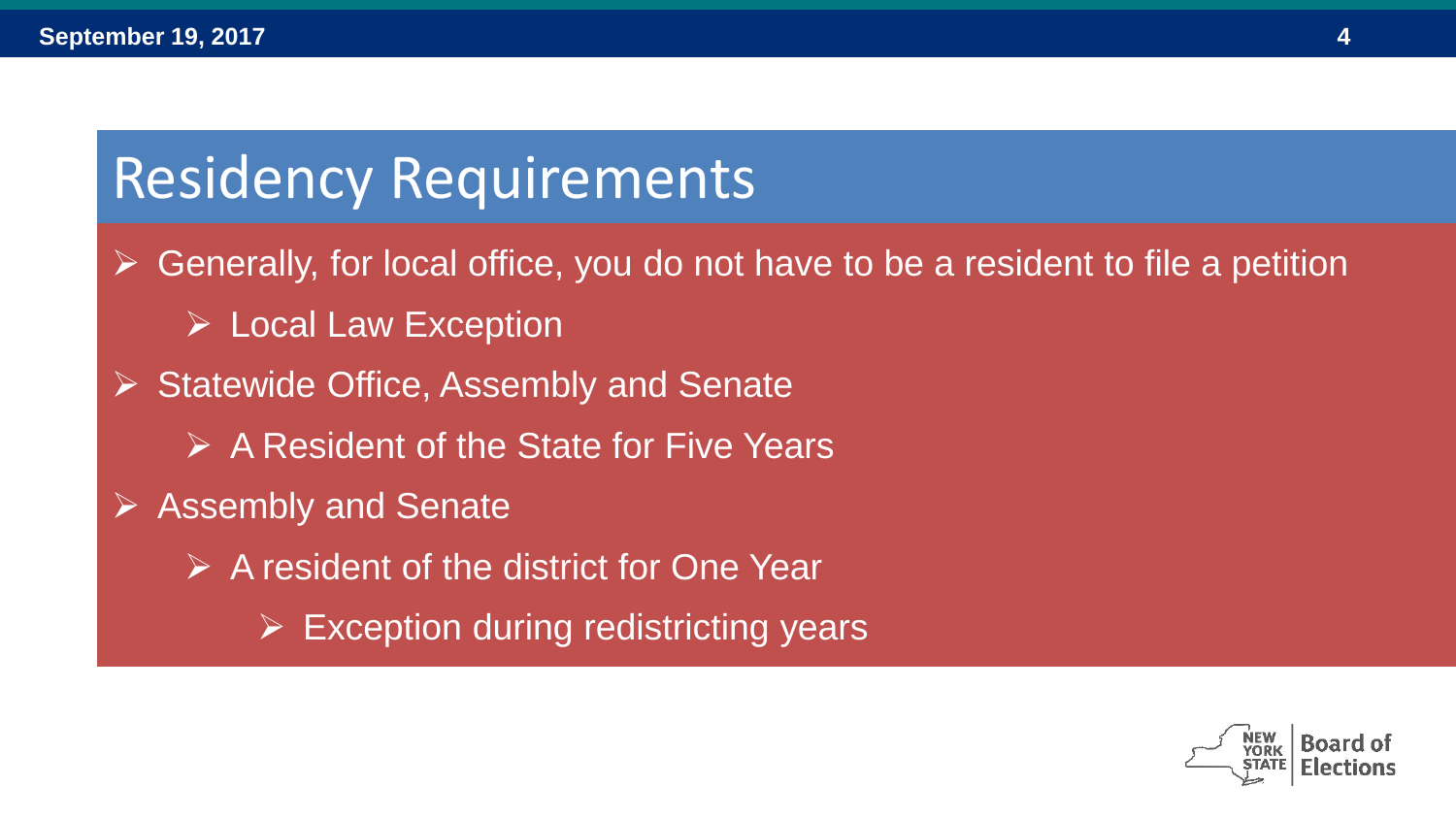## Adjudicating Residency for Candidates

- Courts will look at several different factors in determining whether a candidate meets residency requirements
- In Glickman, the Court held that registering in another jurisdiction broke the chain of his New York electoral residency

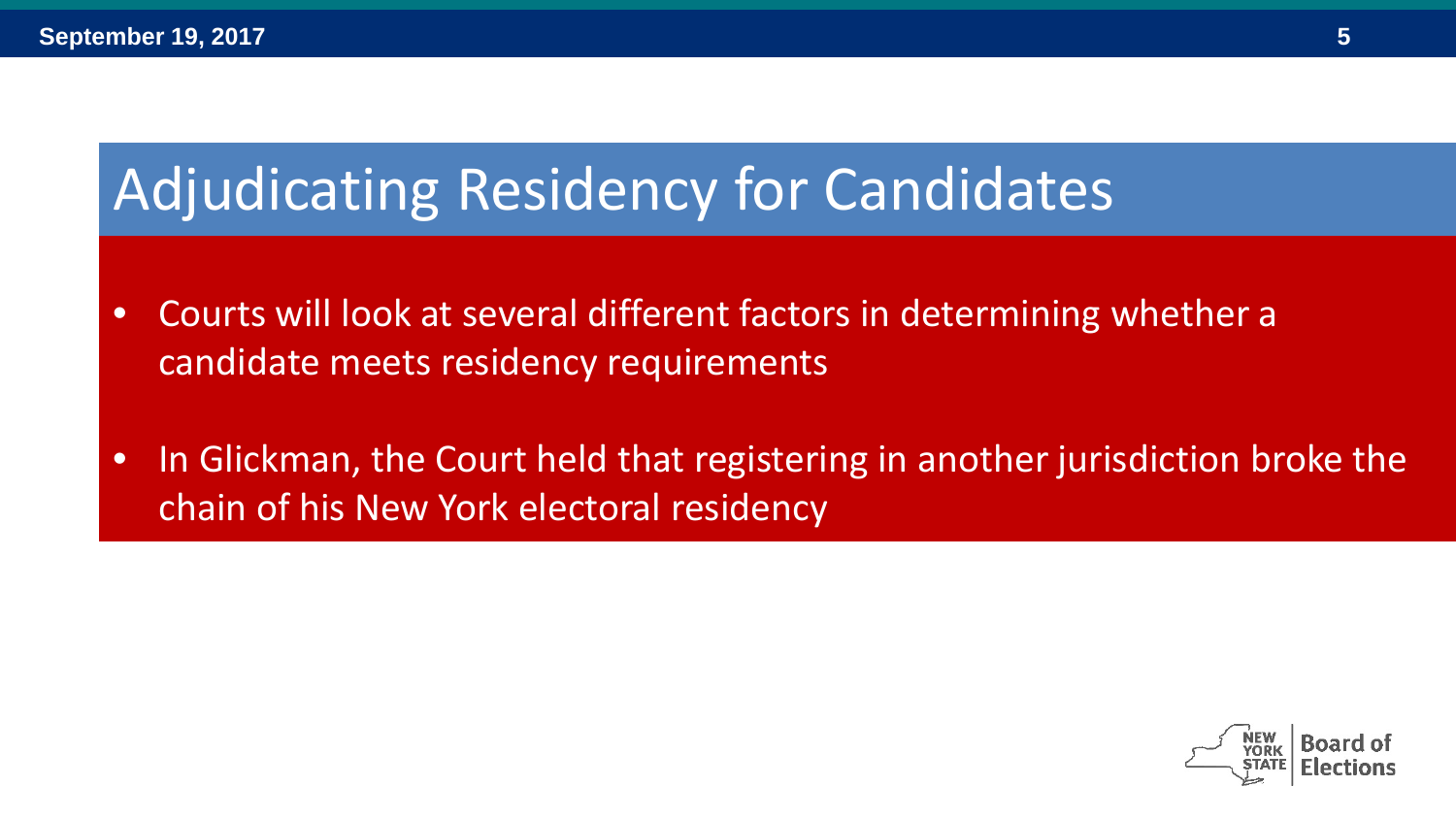## Hoose v. Malick, Sup Ct, Albany County (2016)

The trial court found that an upstate candidate for State Senate failed the one-year residency requirement because the candidate was registered to vote in New York City until July, 2016 (two months before the primary) and the candidate testified that she had made no plans to change her election residency until July 2016.

- Question related to when new residency begins
- "did not recommence until he registered to vote in New York in 2015."

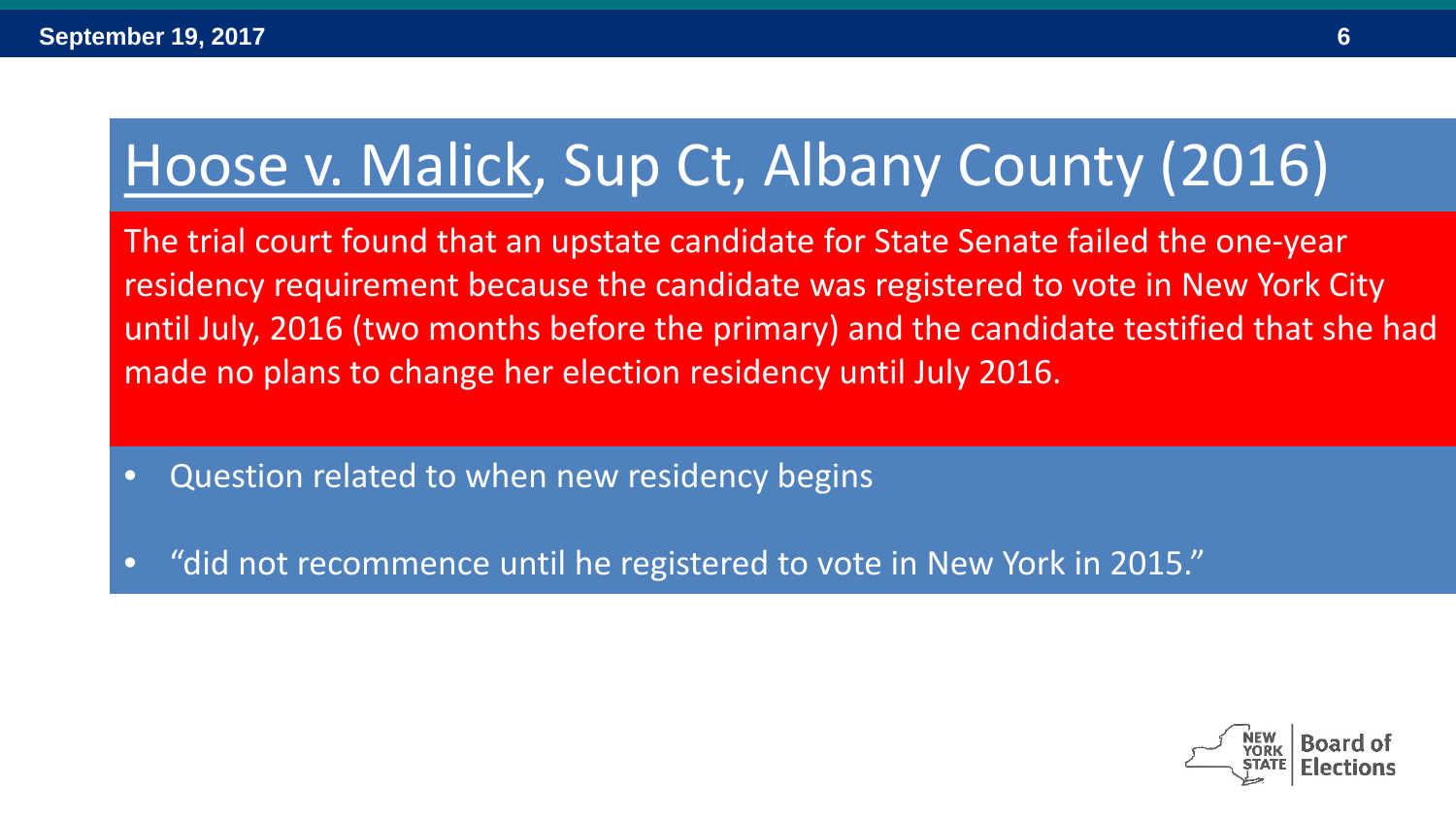## Cancelling Enrollment

Election Law § 16-110 [2] establishes a procedure for cancelling a voter's enrollment when a party finds the voter is "not in sympathy with the principles of such party".

Green Party of Erie County v. Erie County Board of Elections, 54 Misc.3d 318 [Sup Ct, Erie 2016]

- If a voter appears via an affidavit and an attorney, the investigation committee must make evidentiary findings in order for the disenrollment to stand.
- If a candidate is disenrolled after accepting nomination, removal of the ballot is not the appropriate relief

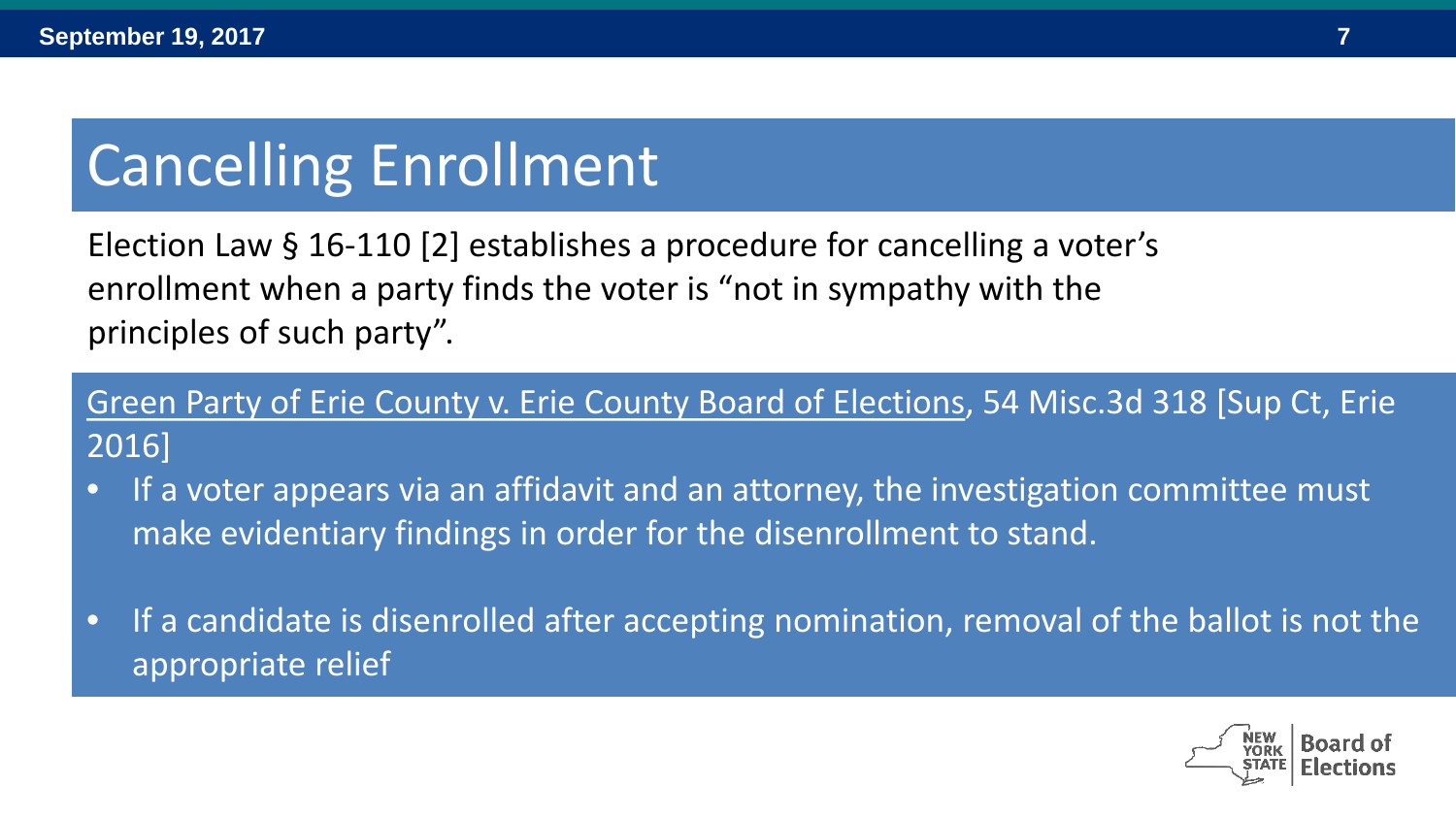## Petitions; Title of Office

 Matter of Roberta James v. Westchester BOE, 53 Misc.3d 423 [Sup Ct, Westchester 2016]  $\triangleright$  For party positions, the petition must clearly state that the petition is related to a party position; not a public office.

#### Zacher v Ceretto, Sup Ct, Albany County (2016).

 $\triangleright$  Member of the New York State 145<sup>th</sup> Assembly District was sufficient. The word "member" adequately describes the position being sought.

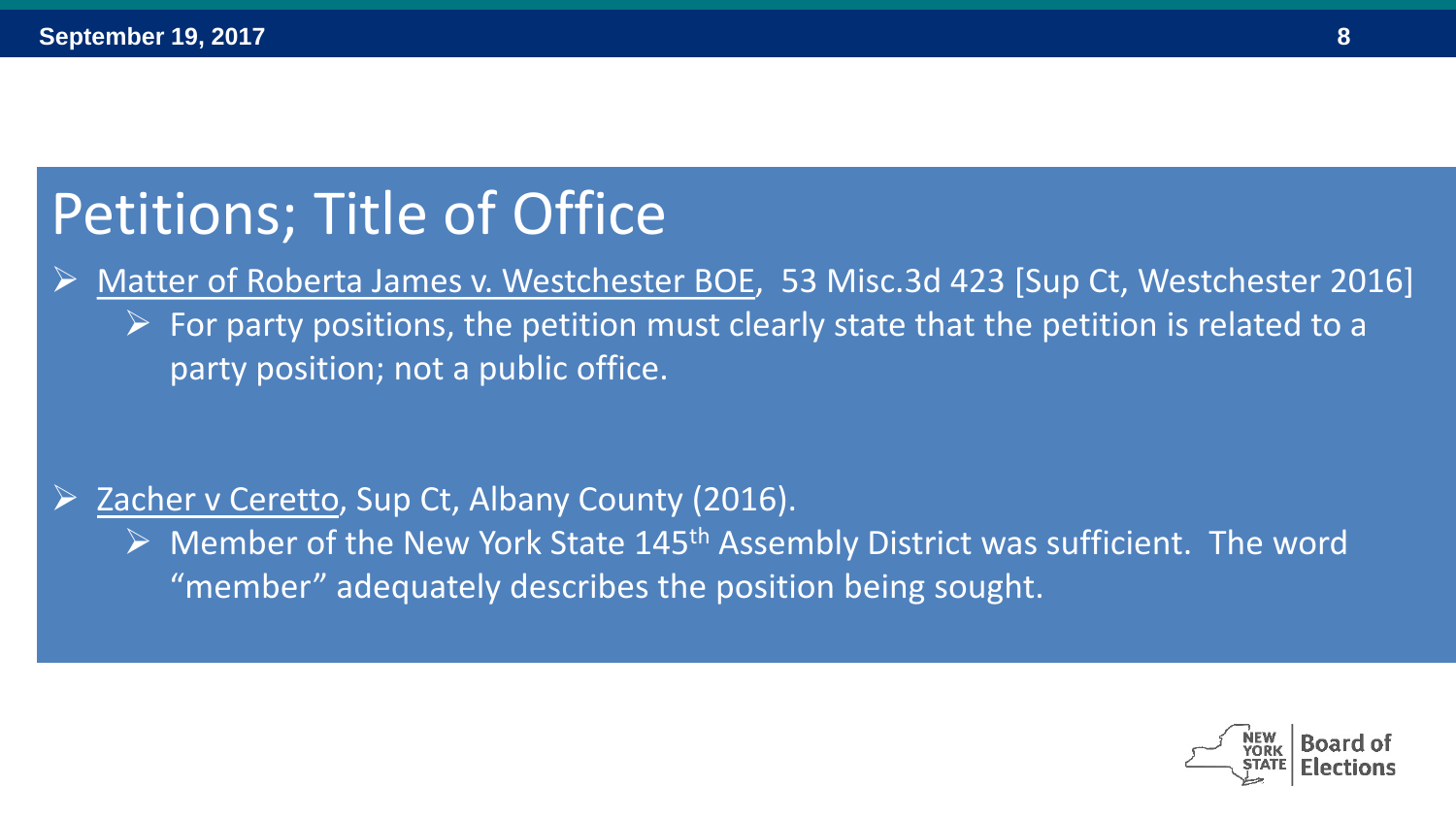## Petition; Date

#### Avella v. Johnson, 142 AD3d 1111 [2nd Dept 2016]).

 $\triangleright$  Second Department holds that the date must be in strict compliance with statute. If the petition signatures only bear the month and day, but not the year, the signatures are invalid as they do not strictly conform to statute.

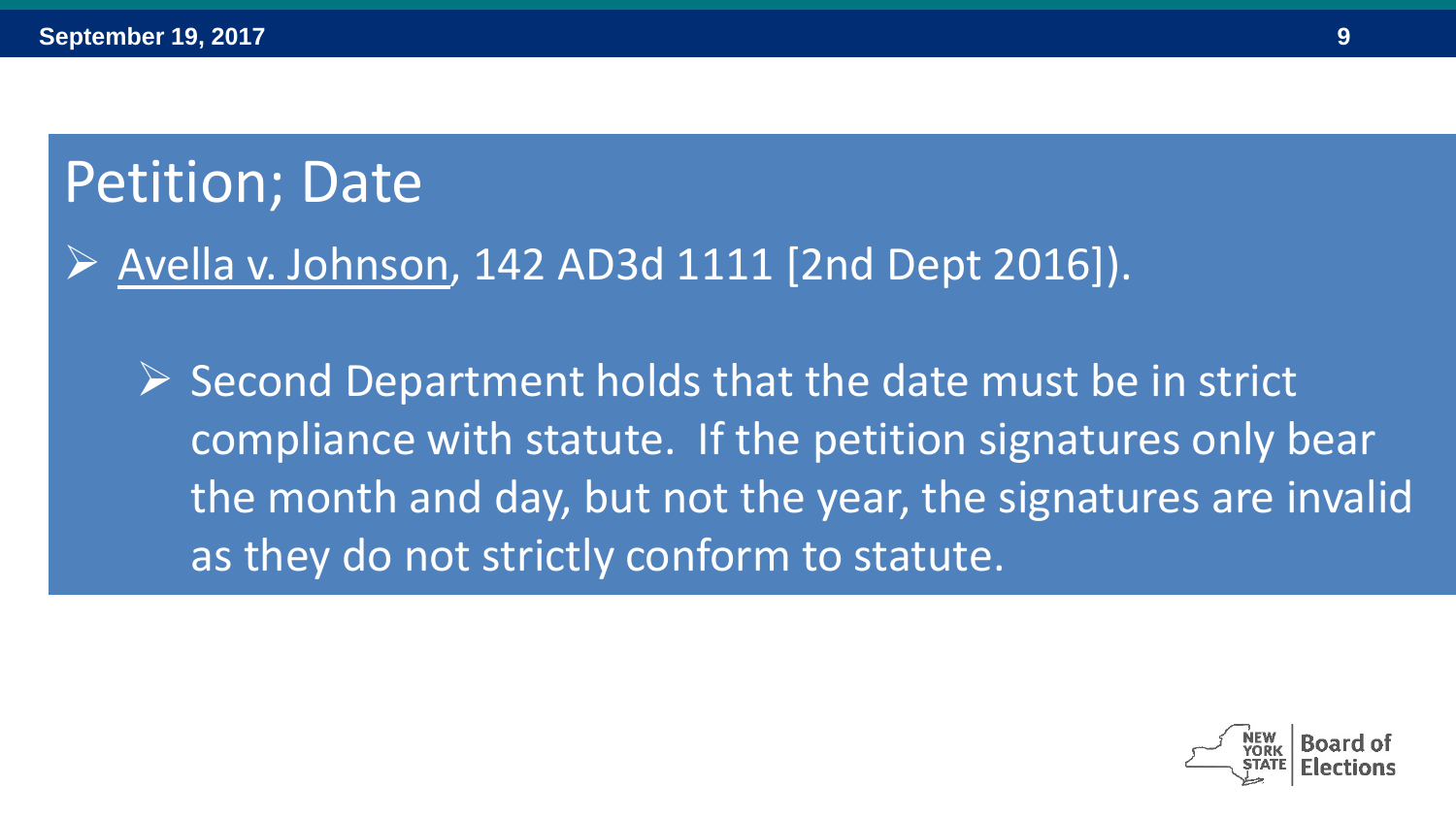### Petitions; Signatures

Benson v. Eachus, Sup Ct, Albany County(2016).

 $\triangleright$  Signature has to match the buff card, even if the signor testifies that she signed the petition.

#### Petitions; Notaries

Matter of Sheldon v Bjork, 142 A.D.3d 763 [4th Dept 2016].

- $\triangleright$  Fourth Department joined a Second Departments prior holding.
- $\triangleright$  The fact that notary's signature was stapled to signature sheets instead of "appended [to] the bottom" of each sheet as required by Election Law  $\S$  6-132 (2), did not require invalidation of signatures and opportunity to ballot petitions.

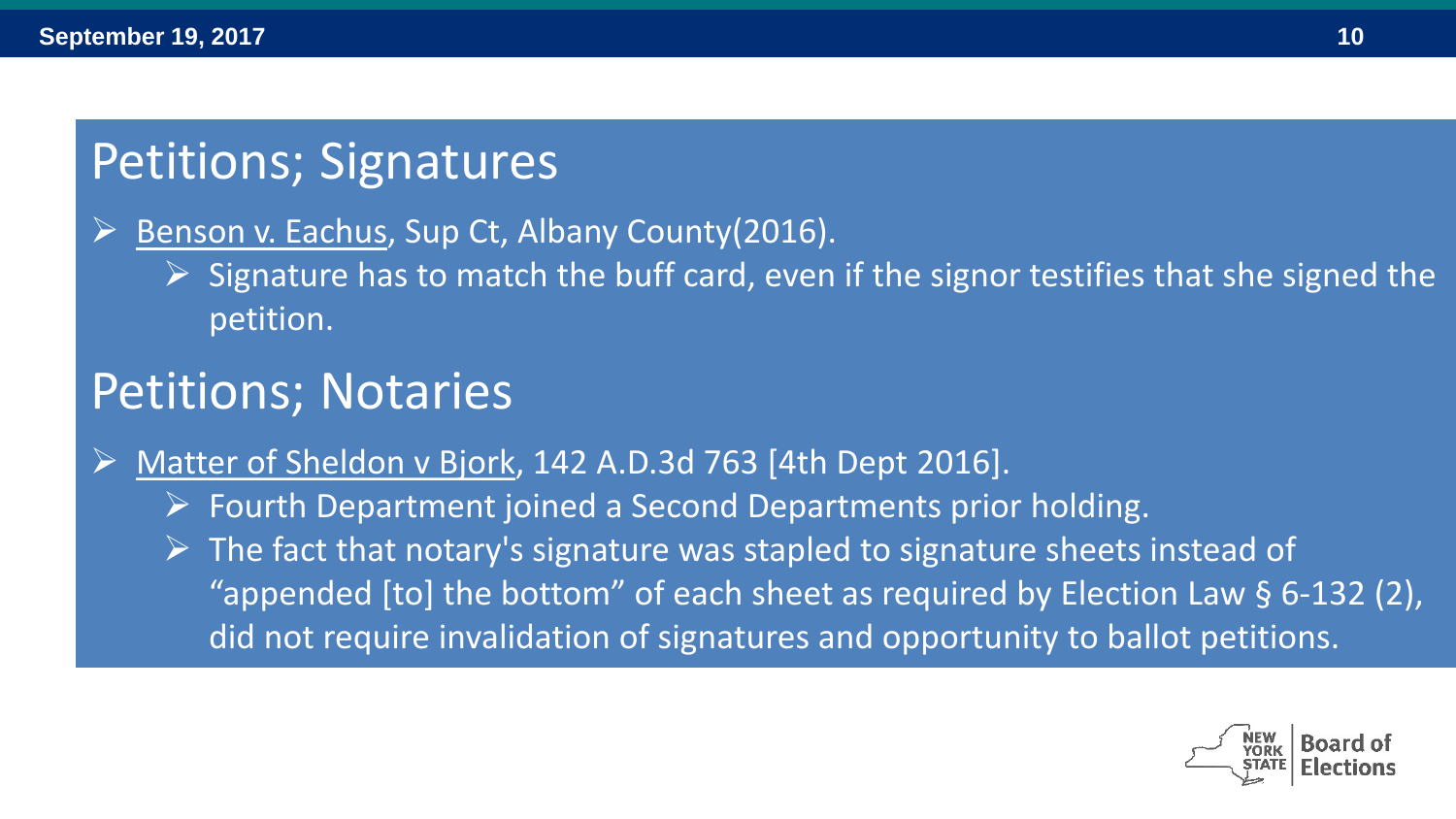# Regulations in Progress

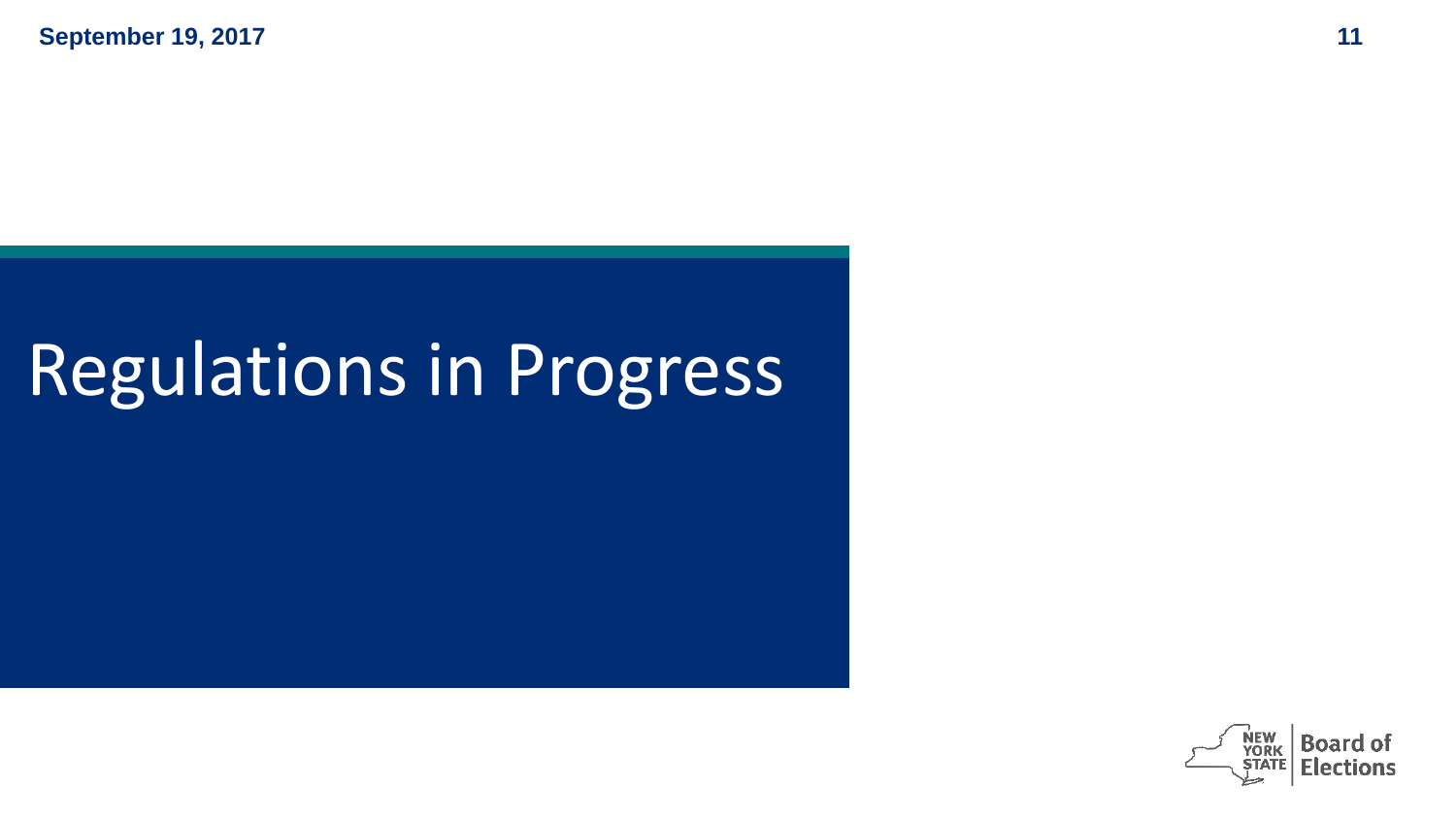#### **Regulations Being Proposed**

- 6201 Fair Campaign Code Update
	- Use of Hearing Officers in Relation to the Disclosure of Polls
- $\geq 6216$  HAVA Complaint Update
	- $\triangleright$  Streamlines HAVA Complaint Procedure
	- $\triangleright$  Discussed during BMD presentation
- $\triangleright$  6200 Campaign Finance Update
	- $\triangleright$  Relates to Committee of Three and the removal or a Treasurer
	- $\triangleright$  Discussed during Campaign Finance presentation
- Deadline for Public Comment on All of the Proposals is July 10th

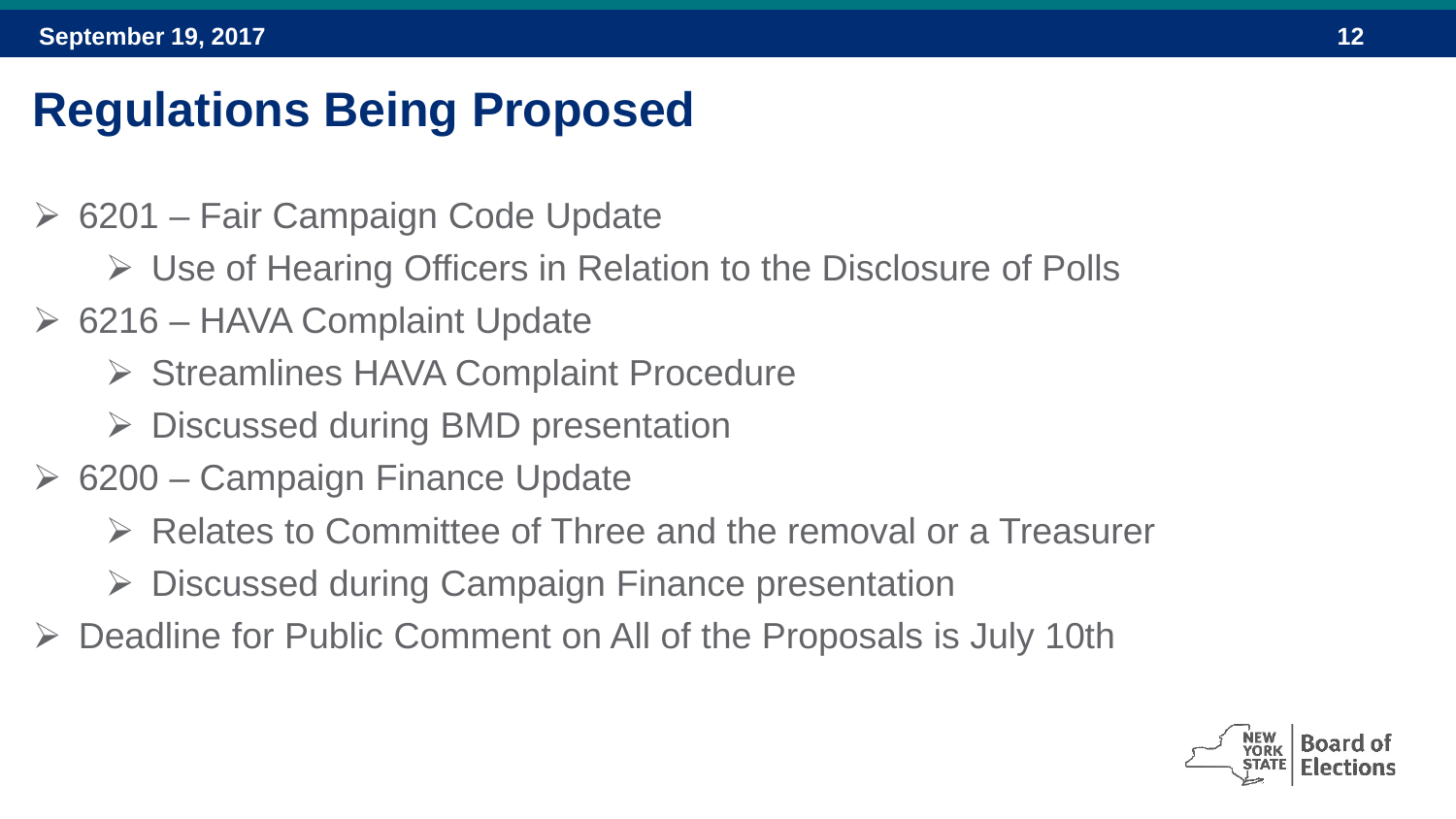# **Passed Legislation Pending Review by Governor**

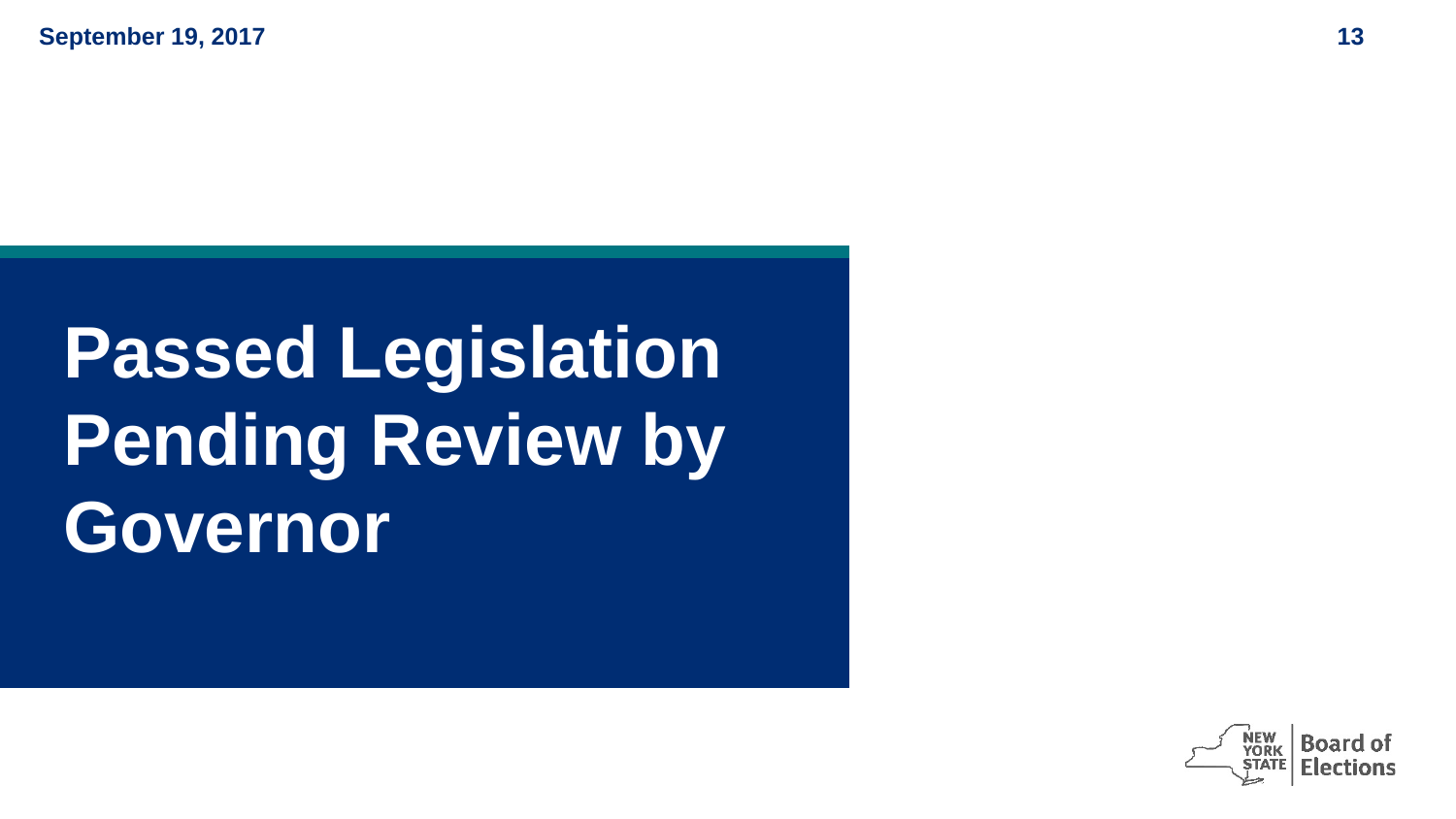(Assembly Bill 6907-A / Senate Bill 443-A) The statute currently allows "half day" shifts. This legislation will allow local boards at their option to authorize shorter or longer "split" shifts. This proposal is NYSBOE 2017 program bill 17-08.

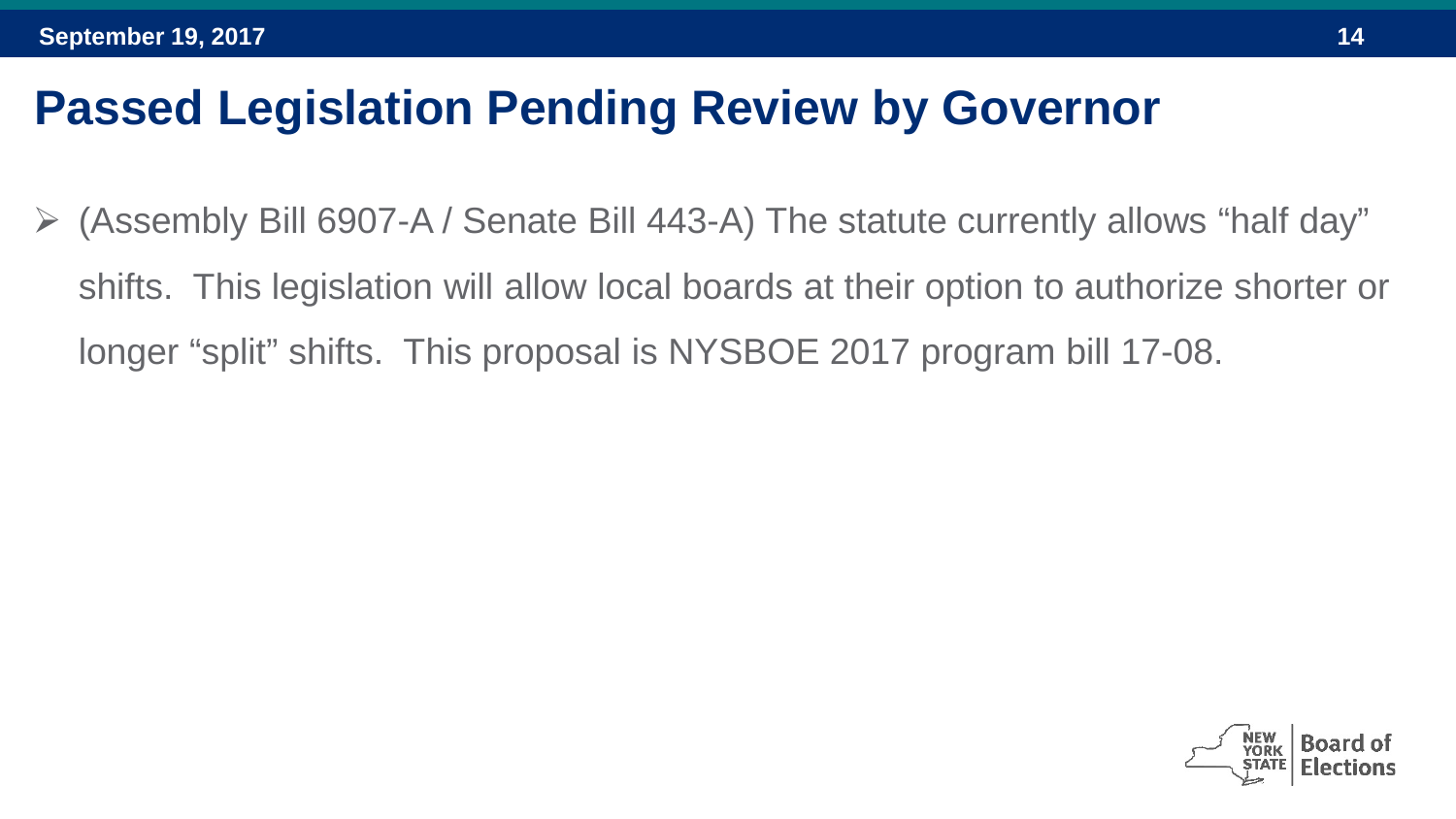(Assembly Bill 5740 / Senate Bill 1567) Requires boards to publish directory of candidate websites as provided by the candidates. This proposal is similar to NYSBOE 2017 program bill 17-09.

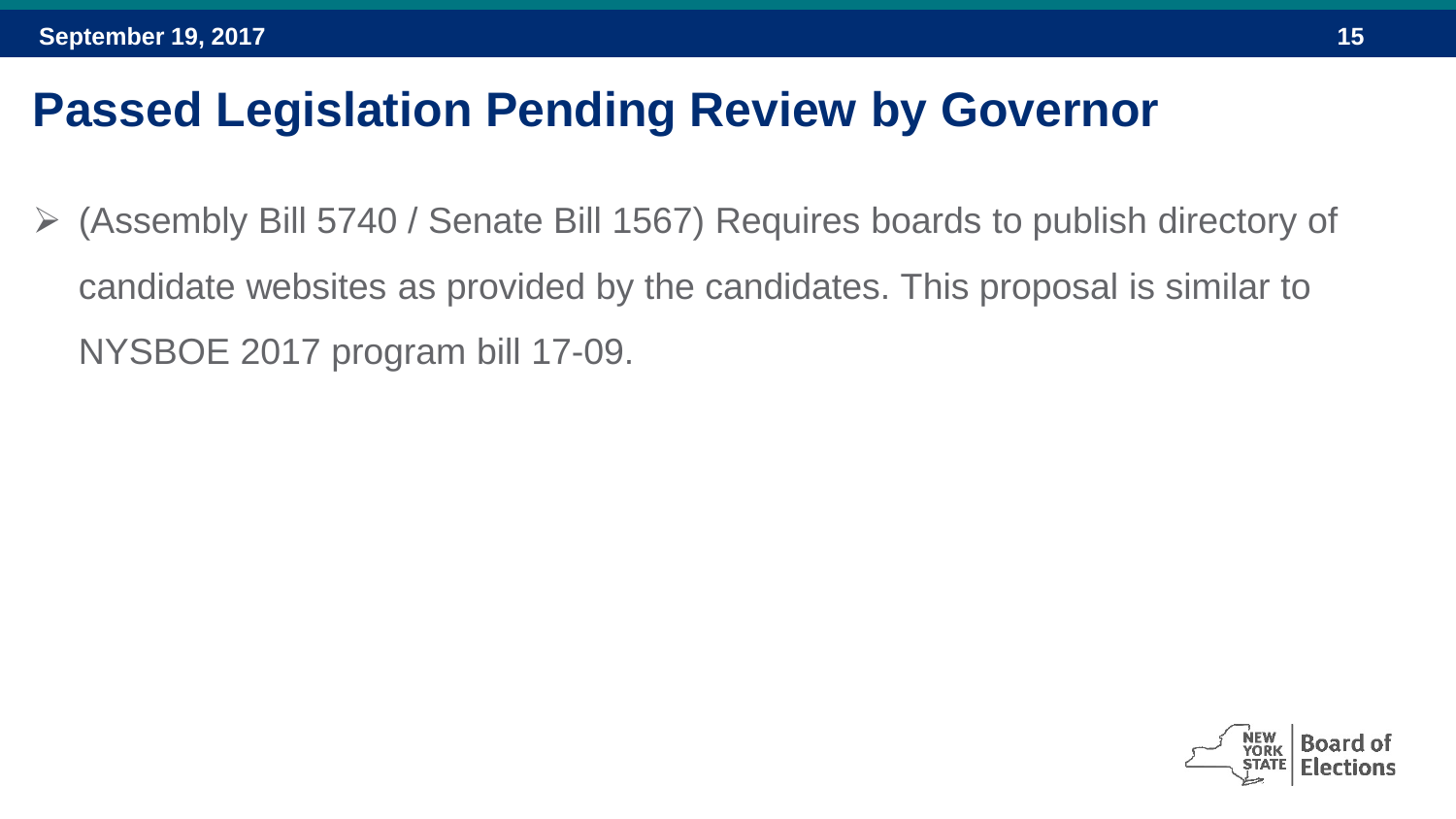(Assembly Bill 8019 / Senate Bill 5058) Repeals Election Law § 2-126, related to the use of party funds in primaries, because the provision has been declared unconstitutional. This proposal is NYSBOE 2017 program bill 17-22.

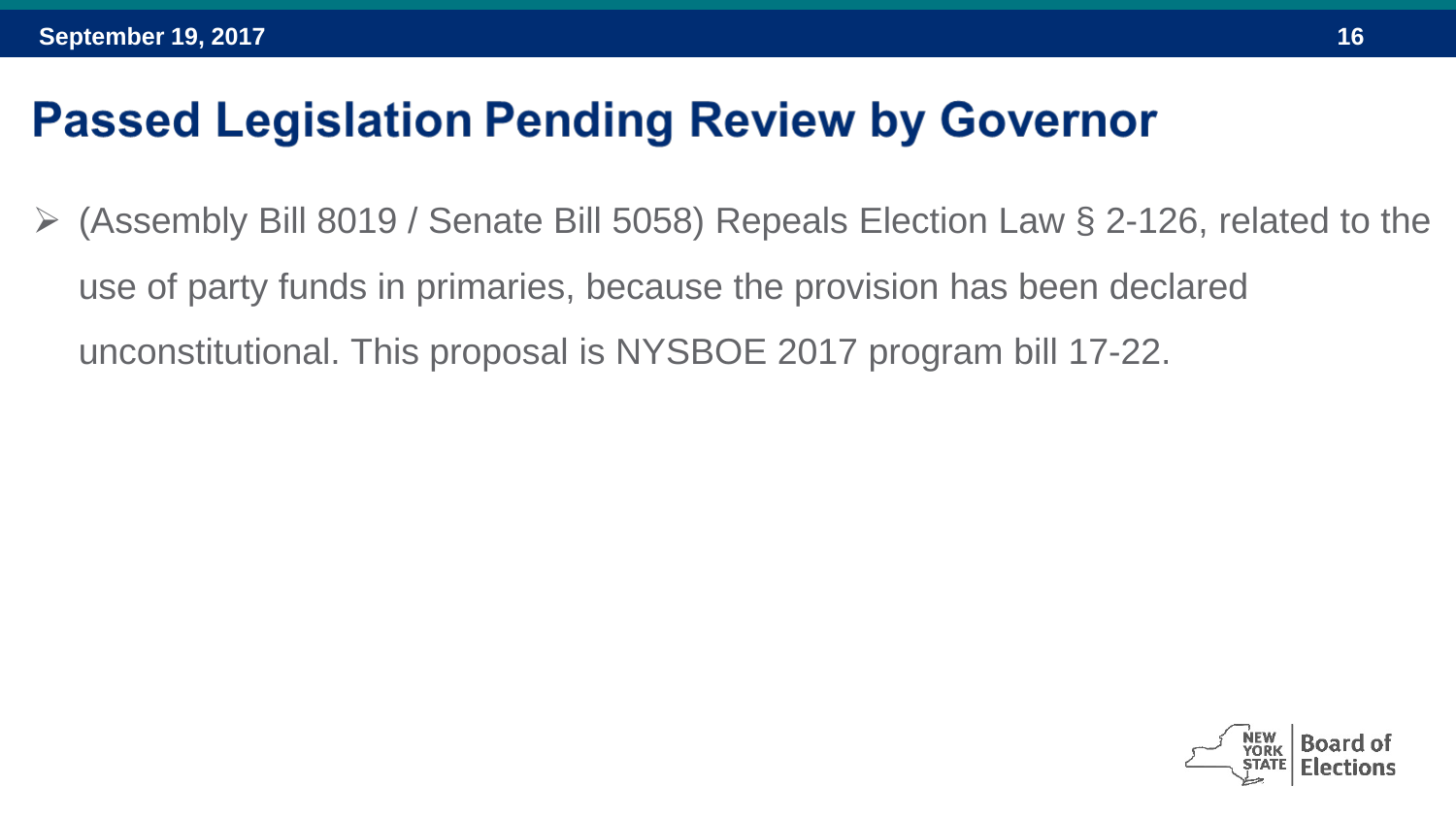(Assembly Bill 567 / Senate Bill 218) Repeals statutory language requiring that a witness to a party designating petition or independent nominating petition must reside in the district in which the office is to be voted for and to add language that such a witness may not witness a petition for a candidate competing for the same office.